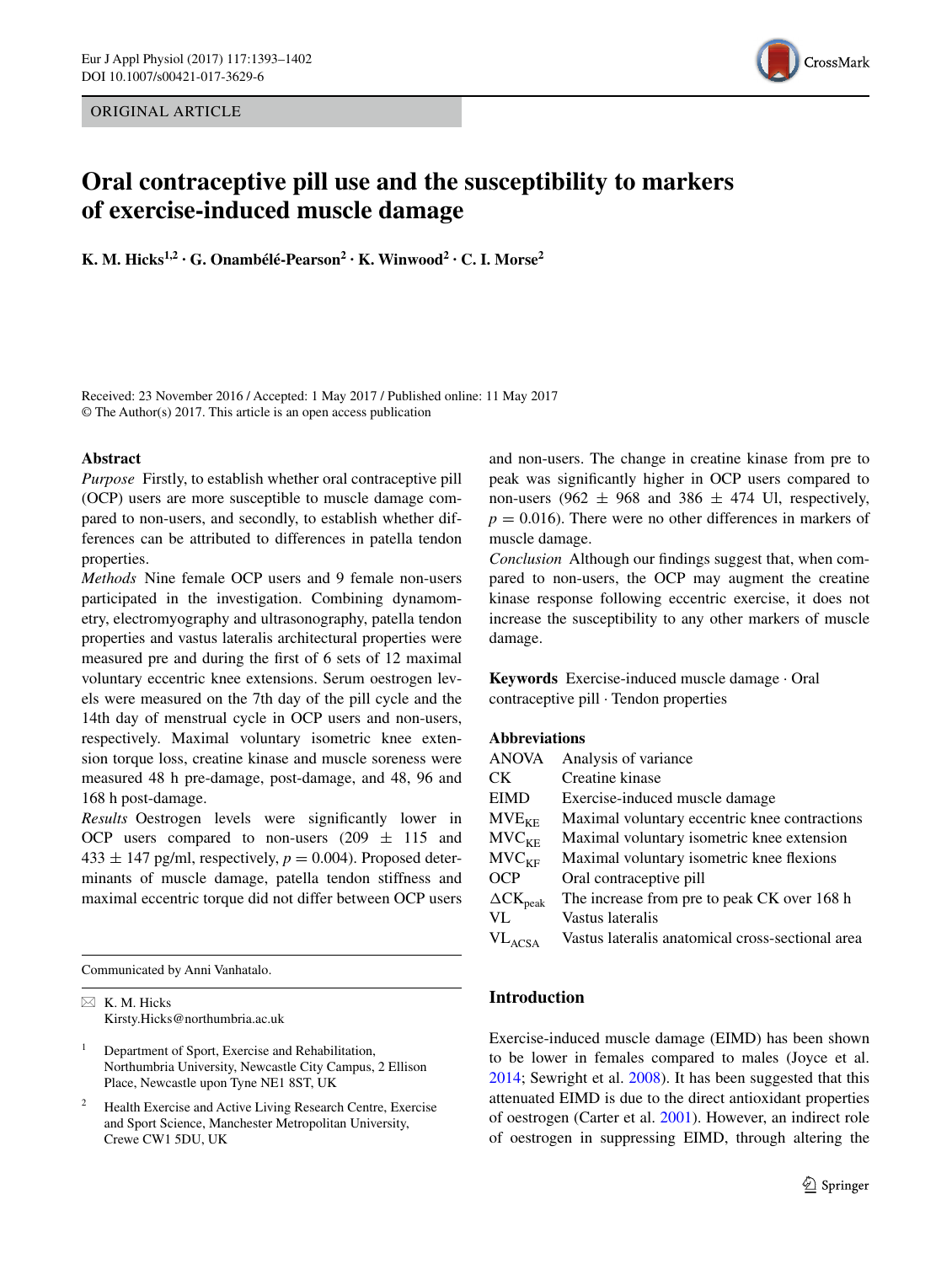tendon properties in females, has recently been proposed (Hicks et al. [2016](#page-9-3)).

The role of oestrogen in attenuating EIMD has been assessed through the manipulation of circulating levels in animals and has been shown to attenuate EIMD in both male and female rats (Amelink et al. [1990](#page-8-0), [1991;](#page-8-1) Bär et al. [1988\)](#page-8-2). For example, Bär et al. ([1988\)](#page-8-2) reported that the increase in creatine kinase (CK) post-EIMD, in both males and ovariectomised female rats, was suppressed by oestrogen supplements prior to EIMD. Alternatively, within human studies, oestrogen levels can be manipulated through the use of synthetic hormones [e.g. hormone replacement therapy and the oral contraceptive pill (OCP)].

The OCP down regulates oestrogen levels throughout the menstrual cycle by altering the hypothalamic–pituitary–ovarian feedback loop, thus inhibiting the peak in oestrogen at ovulation (Elliott-Sale et al. [2013;](#page-9-4) Van Heusden and Fauser [2002](#page-9-5)). Consequently, women who take the OCP have signifcantly lower levels of circulating oestrogen compared to non-users throughout the menstrual cycle (Bryant et al. [2008;](#page-9-6) Fleischman et al. [2010](#page-9-7)). Due to the protective properties of oestrogen and the suppressed oestrogen levels in OCP users, it is suggested that OCP users are more susceptible to EIMD; however, the literature remains inconclusive with evidence supporting (Carter et al. [2001;](#page-9-2) Joyce et al. [2014;](#page-9-0) Minahan et al. [2015\)](#page-9-8) or refuting (Sewright et al. [2008;](#page-9-1) Thompson et al. [1997\)](#page-9-9) an increased susceptibility to EIMD. For example, in support of an increased susceptibility to EIMD, 48-h post-maximal eccentric leg extensions Joyce et al. [\(2014](#page-9-0)), reported signifcantly higher levels of serum CK levels in males and female OCP users compared to female non-users. Whereas, following maximal eccentric contractions of the elbow flexors, Sewright et al. ([2008\)](#page-9-1) reported no significant difference in CK between OCP users and non-users. The differences in exercise protocols/exercising muscle groups (Chen et al. [2011](#page-9-10)) and different phases of the menstrual cycle/oestrogen levels, make it difficult to determine the true role of the OCP on EIMD.

In addition to acting as an antioxidant, oestrogen may indirectly attenuate EIMD through altering tendon properties. Compliant tendons have been evidenced to mitigate fascicle lengthening (Hicks et al. [2013\)](#page-9-11) and attenuating peak forces and torques during eccentric contractions (Hoffman et al. [2014](#page-9-12); Roberts and Azizi [2010](#page-9-13); Roberts and Konow [2013](#page-9-14)). Therefore, it is suggested that lower tendon stiffness may act as a mechanical buffer and attenuate levels of EIMD (Hoffman et al. [2014](#page-9-12); Roberts and Azizi [2010](#page-9-13); Roberts and Konow [2013\)](#page-9-14).

High oestrogen levels have been reported to decrease tendon stiffness by attenuating the rate of tendon collagen synthesis (Hansen et al. [2009a](#page-9-15), [b](#page-9-16)). In parallel, IGF-I has an anabolic effect on tendon fbroblasts by increasing collagen

syntheses in a dose-dependent manner (Olesen et al. [2006\)](#page-9-17) and hence would be assumed to be associated with higher tendon stiffness. Interestingly, oestrogen is associated with decreased IGF-I bioavailability (Heald et al. [2005\)](#page-9-18). In other words, a lower tendon stiffness would be expected in the presence of elevated oestrogen due to the sequestering away of IGF. Within OCP users, however, despite lower oestrogen levels compared to non-users, it remains unclear, with arguments supporting (Bryant et al. [2008\)](#page-9-6) or contesting (Hansen et al. [2013](#page-9-19)) differences in tendon properties between OCP users and non-users. It is possible, however, that the aforementioned discrepancies between Bryant et al. [\(2008](#page-9-6)) and Hansen et al. [\(2013](#page-9-19)) fndings may be attributed to differences in the number of available oestrogen receptors expressed on the Achilles and patella tendon.

Therefore, the aim of the current study was twofold: frstly, to establish whether OCP users are more susceptible to EIMD compared to non-users and secondly, to establish whether any differences in EIMD could be attributed, in part, to differences in tendon properties.

## **Materials and methods**

#### **Participants**

A total of 18 females were divided into two groups: women taking a monophasic OCP ( $n = 9$ , 23.4  $\pm$  2.4 years of age,  $70.0 \pm 9.9$  kg and  $1.70 \pm 0.05$  m) and eumenorrheic women who had never taken the OCP  $[$ (non-users)  $n = 9$ ,  $21.2 \pm 1.5$  years of age,  $63.2 \pm 5.6$  kg and  $1.65 \pm 0.09$  m]. All participants self-reported as being recreationally active (undertaking no more than 1 h of "moderate" physical activity per week) and did not take part in any structured resistance training. All procedures complied with the Declaration of Helsinki World Medical Association (2013) and ethical approval was obtained through the local ethics committee at Manchester Metropolitan University. All women reported regular menstrual cycles, documenting an average cycle length of  $28 \pm 1$  days. On average the OCP users had been taking a combined monophasic OCP, with an ethinyl estradiol dosage between 20 and 30 µg for  $3 \pm 1$  years. The types of OCP used within the current study are taken daily followed by a 7-day pill-free interval. Exclusion criteria included any resistance training undertaken in the last 6 months, occupation or lifestyle that required regular heavy lifting or carrying, any known muscle disorder, the use of dietary supplements (for example, multivitamins), and any musculoskeletal injury in the last 3 months. Further exclusion criteria included, previous use of any other forms of hormone-based contraception, continuous pill OCP or mini-OCP users, irregular menstrual cycles [where regular cycles were defned as 24–36 days (Cole et al.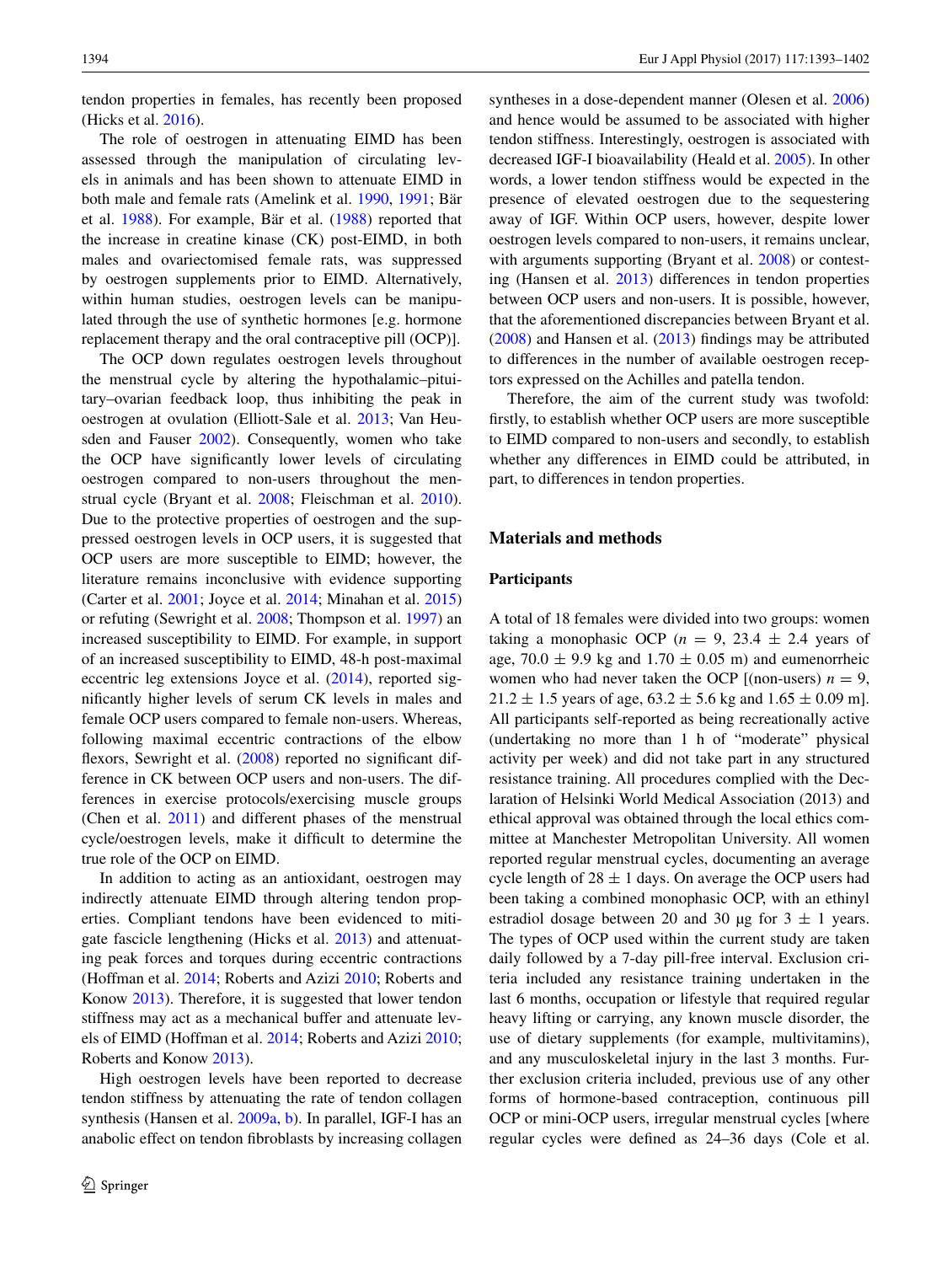[2009](#page-9-20); Landgren et al. [1980](#page-9-21))] in the last 12 months, and pregnancy in the year preceding inclusion in the current study. All inclusion and exclusion criteria were determined through participant questionnaire prior to inclusion within this investigation.

# **Testing protocol**

Once selected, participants were asked to visit the laboratory on fve different occasions over 9 days. Non-users were tested on the 14th day (self-reported) of the menstrual cycle to measure oestrogen levels at ovulation (Brown [1955](#page-9-22); Cole et al. [2009\)](#page-9-20). To refect the timing of ovulation in the non-users and to try and avoid the secondary peak in oestrogen levels (Legro et al. [2008](#page-9-23)), OCP user's oestrogen levels were tested on the 7th pill taking day (Elliott et al. [2005\)](#page-9-24). The 7th pill taking day is equivalent to the 14th day of the overall pill cycle (7 pill-free days plus 7 pill taking days), therefore the measurement day will be referred to as the 14th day of the cycle from this point forward. To avoid an acute peak in oestrogen levels the OCP users were not tested within 2 h of taking their OCP (Sneader [2005\)](#page-9-25). The design and several of the measurement techniques within the current study have been reported previously (Hicks et al. [2013](#page-9-11)). The testing sessions were as follows: (1) pre-damage; (2) damage (48 h post pre-damage); (3) 48 h; (4) 96 h and (5) 168 h post-damage (see Fig. [1\)](#page-2-0). Pre-damage assessments consisted of stature and mass (anthropometric measures), patella tendon moment arm, 5–6 ml blood sample (for serum CK levels), dynamometer familiarisation (within pre-damage), morphological and mechanical measures of the patella tendon (tendon size and stiffness, respectively) and maximal voluntary isometric knee extension  $(MVC<sub>KE</sub>)$  torque measurements at six angles [60°, 65°, 70°, 75°, 80° and 90° (full extension = 0°)]. Participants performed two practice maximal voluntary contractions, at two knee joint angles during the familiarisation session. Stature and mass were measured using a wall-mounted stadiometer (Harpenden, Holtain Crymych, UK) and digital scales (Seca model 873, Seca, Germany), respectively. The damage session was on the 14th day of the cycle (pill or menstrual) in OCP users and non-users. The damage session consisted of maximal voluntary eccentric knee contractions ( $MVE_{KF}$ ), 5–6 ml venous blood sample (for serum CK and oestrogen levels), rating of muscle soreness and  $MVC_{KE}$  torque measurements. 48, 96 and 168 h testing session consisted of 5–6 ml blood sample (for serum CK levels), rating of muscle soreness, and  $MVC_{KF}$  torque measurements at six angles (60°, 65°, 70°, 75°, 80° and 90°).

All tests were carried out in the non-dominant leg. The non-dominant leg was defned as the leg that provided stability during movements such as kicking a ball. Participants were seated in an isokinetic dynamometer (Cybex Norm, Cybex International, NY, USA), with a hip angle of 85°. To reduce any extraneous movement during maximal efforts, participants were secured in a seated position using inextensible straps secured around the shoulders and hips. The isokinetic dynamometer axis of rotation was visually aligned with the knee joint's centre of rotation. During pre-damage, the isokinetic dynamometer settings (chair position, distance from the dynamometer, dynamometer arm length) and anatomical zero (leg fully extended, knee angle 0°) were recorded to ensure accurate repeatability in the following sessions.



<span id="page-2-0"></span>Fig. 1 Schematic diagram to illustrate the testing timeline throughout the cycle (pill or menstrual) in OCP users and non-users. *MVC<sub>KE</sub>* maximal voluntary isometric knee extension, *CK* creatine kinase, *VL* vastus lateralis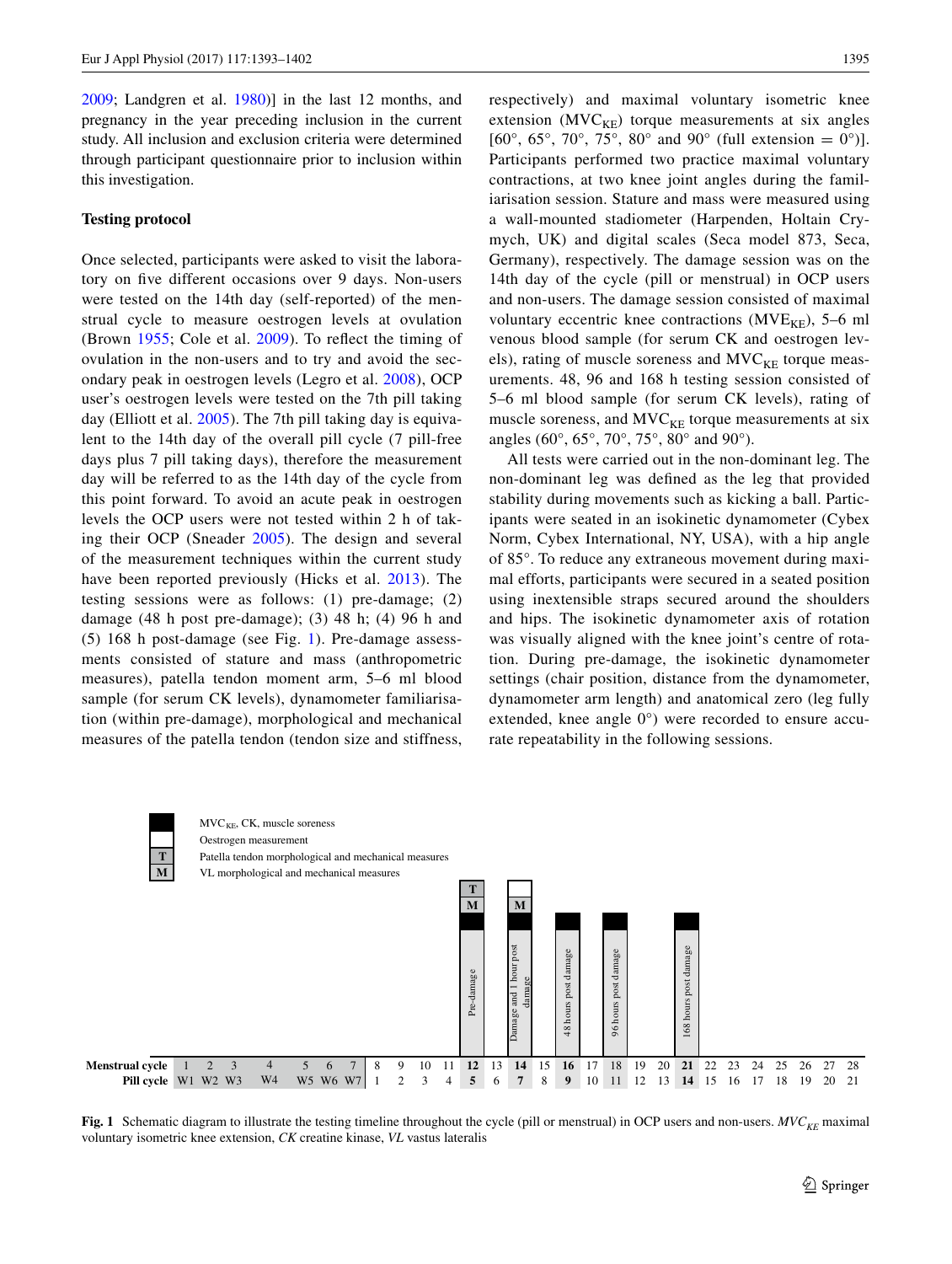#### **Vastus lateralis anatomical cross‑sectional area**

The method used to determine vastus lateralis (VL) crosssectional area has been reported in detail previously (Hicks et al. [2013](#page-9-11)). In brief, in a supine position, VL anatomical cross-sectional area  $(VL_{ACSA})$  was measured using a realtime B-mode ultrasound (AU5 Harmonic, Esaote Biomedica, Genoa, Italy). At 50% of VL muscle length echoabsorptive markers (Transpore surgical tape, Medisave UK Ltd, UK), were placed in parallel at intervals of 30 mm. The ultrasound probe (7.5 MHz linear array probe, 38 mm wide), was held perpendicular to the VL muscle in the axial plane, and moved steadily over the echo-absorptive markers from the lateral to the medial edge of the muscle. The images were recorded in real-time at 25 frames per second (Adobe Premier pro Version 6, Adobe Systems Software, Ireland). Using video editing software (Adobe Premier Elements, version 10), still images were acquired at each 30 mm interval. The shadows cast by the echo-absorptive markers allowed the neighbouring still images to be aligned, thus reconstructing the entire  $VL<sub>ACSA</sub>$  in a single image (Adobe Photoshop Elements, version 10). Digitising software (ImageJ 1.45, National Institutes of Health, USA) was used to measure  $VL<sub>ACSA</sub>$ .

#### **Torque measurements**

At six different knee angles [60°, 65°, 70°, 75°, 80° and 90 $^{\circ}$  (full extension = 0 $^{\circ}$ )], participants were instructed to perform two MVC<sub>KE</sub> lasting  $\sim$ 2 s at the plateau, with 90 s rest between contractions. Torque was presented, in realtime, on a Macintosh G4 computer (Apple Inc., Cupertino, CA, USA), via an A/D converter (Biopac Systems, Santa Barbara, CA, USA). Torque measurements were later analysed offine with the accompanying software (Acknowledge, version 3.9.2). The highest peak torque produced at each angle was taken as  $MVC<sub>KE</sub>$  peak torque. The knee angle where the highest torque was produced was recorded as optimal knee angle. In a randomised order,  $MVC_{KF}$ torque measurements were repeated at all six knee angles 60 min post-eccentric exercise [to reduce any fatigue effect (Walsh et al. [2004\)](#page-9-26)] and 48, 96 and 168 h post-eccentric exercise.  $MVC_{KE}$  torque loss was calculated from optimal knee angle identifed at pre-damage.

#### **Patella tendon length and cross‑sectional area**

A real-time B-mode ultrasound (AU5 Harmonic, Esaote Biomedica, Genoa, Italy) was used to measure patella tendon cross-sectional area and patella tendon length at a fxed 90° knee angle. The distance between the apex of the patella and the tibial tuberosity, marked using sagittal ultrasound images, was taken as patella tendon length. To measure patella tendon cross-sectional area, the ultrasound probe was placed in the transverse plane and images were captured at 25, 50, and 75% of patella tendon length. The images were later analysed offine using image analyses software, ImageJ (1.45, National Institutes of Health, USA) patella tendon cross-sectional area is presented as a mean of all three images (O'Brien et al. [2010](#page-9-27)).

## **Patella tendon stiffness**

The participants were seated in the isokinetic dynamometer, with the knee angle fxed at 90°, and were instructed to perform a ramped, isometric MVC<sub>KE</sub> lasting  $\sim$ 5–6 s. Ramped  $MVC<sub>KE</sub>$  torque and displacement of the patella tendon were synchronised using a 10-V square wave, signal generator. Patella tendon displacement was measured over two  $MVC_{KF}$ , once with the ultrasound probe positioned over the distal edge of the patella and on the second contraction over the tibial tuberosity (Onambélé et al. [2007](#page-9-28)), so that total displacement would be computed from the composite of proximal and distal patella motions (see below). Torque was presented on a Macintosh G4 computer (Apple Inc., Cupertino, CA, USA), via an A/D converter and subsequently analysed with the accompanying software (Acknowledge, Biopac Systems, Santa Barbara, CA, USA). To create an external marker on the ultrasound images, an echo-absorptive marker was placed on the skin. Using the marker to calculate displacement, the distance of the marker (shadow) from an anatomical reference point at the beginning of the contraction to the position of the shadow at the end of the contraction was calculated. A square wave, signal generator was used to synchronise the ultrasound images with the torque acquisition system. Images were captured at  $\sim$ 10% intervals of ramped MVC<sub>KE</sub> torque (Onambélé et al. [2007](#page-9-28)). Total patella tendon displacement was calculated as displacement at the apex of the patella plus the displacement at the tibial tuberosity (Onambélé et al. [2007](#page-9-28)). Patella tendon forces were calculated as:  $(MVC<sub>KE</sub>$  torque + antagonist co-activation torque)/patella tendon moment arm.

Patella tendon moment arm was measured at 90° (full extension  $= 0^{\circ}$  in the sagittal plane, from a dual-energy X-ray absorptiometry scan (frame  $23.3 \text{ cm} \times 13.7 \text{ cm}$ , Hologic Discovery, Vertec Scientifc Ltd, UK), and subsequently analysed using a DICOM image assessment tool (OsiriX DICOM viewer, ver. 4.0, Pixemo, Switzerland). Patella tendon moment arm length was determined as the perpendicular distance from the centre of the patella tendon to the tibio–femoral contact point. Dual-energy X-ray absorptiometry scans have recently been shown to be a reliable and valid method of measuring patella tendon moment arm length when compared to the gold standard method (MRI) (Erskine et al. [2014\)](#page-9-29).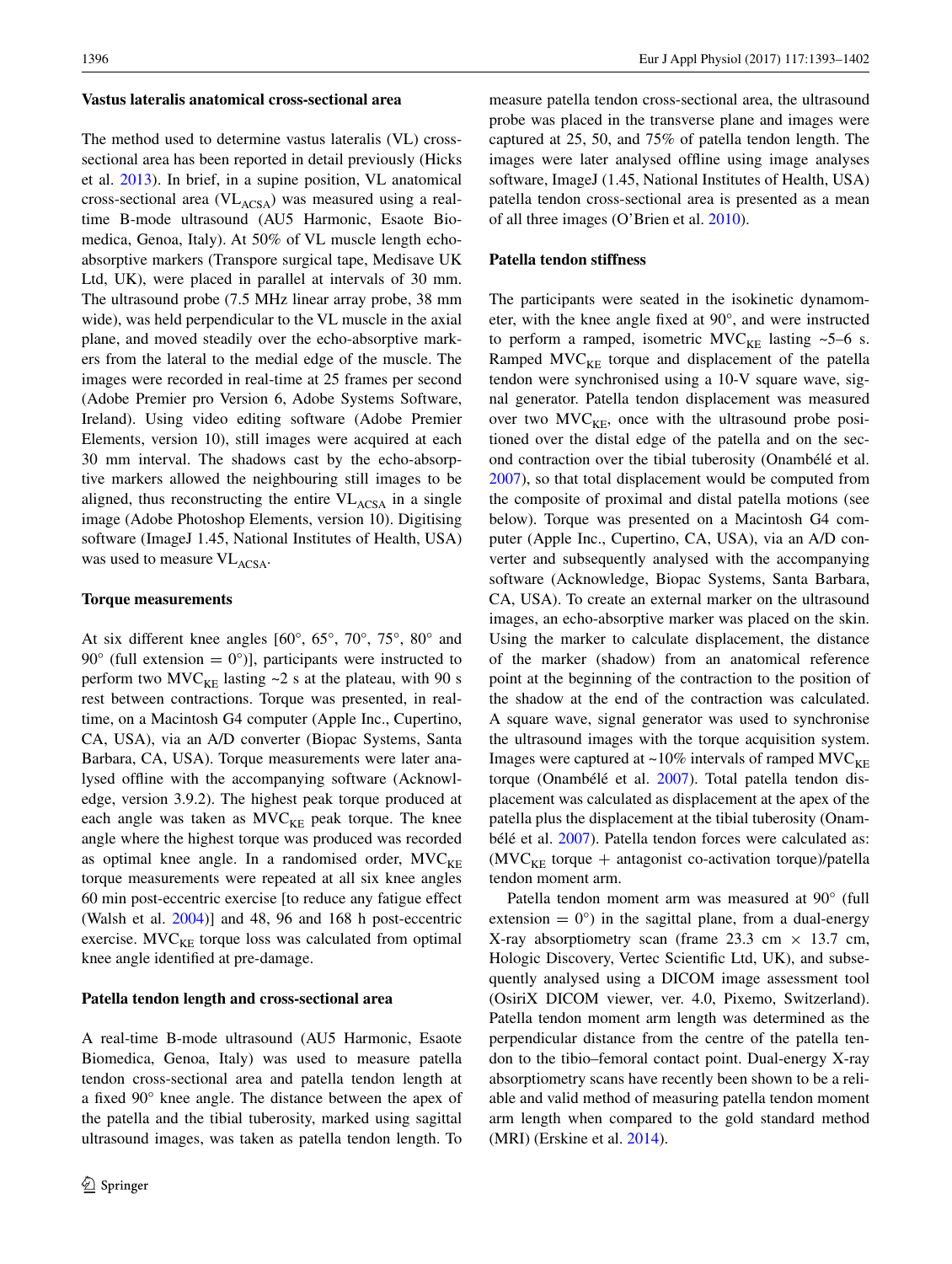For the calculation of tendon force, the calculation of antagonist co-activation torque is described below. The patella tendon force–elongation curve constructed from data analysed at every  $10\%$  MVC<sub>KE</sub>, was then fitted with a second-order polynomial function forced through zero (Onambélé et al. [2007](#page-9-28)). The tangential slope at discreet sections of the curve, relative to  $MVC_{KF}$  force, was calculated by differentiating the curve at every 10% patella tendon force interval. In addition, to standardise the comparison of patella tendon stiffness at an absolute load, the slope of the tangential line, corresponding to the  $MVC<sub>KE</sub>$  force of the weakest participant, was computed for each subject.

## **Co‑activation during maximal voluntary isometric knee extension**

In order to compute patella tendon force, the co-activation of the biceps femoris during  $MVC_{KE}$  was measured. To determine co-activation of the biceps femoris during the ramped  $MVC_{KF}$ , electrodes (Ambu, Neuroline 720, Denmark) were placed in a bipolar confguration at 25% of biceps femoris muscle length (distal end  $= 0\%$ ). A reference electrode (Ambu, Blue Sensor, Denmark) was placed on the lateral tibial condyle. The raw electromyography signal was amplified  $(\times 2000)$  and filtered (through low and high pass flters of 10 and 500 Hz, respectively, notch at 50 Hz) with the sampling frequency set at 2000 Hz. Ramped  $MVC<sub>KE</sub>$  torque and biceps femoris electromyography were recorded in real-time and synchronised using a (10-V) square wave signal generator. Participants performed two maximal voluntary isometric knee fexions (MVC<sub>KF</sub>) at 90°. They were instructed to perform MVC<sub>KF</sub> rapidly and as forcefully as possible and instructed to relax once a 2-s plateau had been attained (as observed on the dynamometer screen display). The root mean square of the biceps femoris electromyography signal was calculated 500 ms either side of instantaneous  $MVC_{KF}$  maximal torque from the contraction corresponding to the highest  $MVC<sub>KF</sub>$  torque. Prior to contraction the baseline signal noise was calculated as the integral root mean square over 1 s and removed from the measured electromyography during  $MVC_{KF}$  and  $MVC_{KE}$ . At every 10% of ramped  $MVC_{KE}$ torque the absolute integral of the biceps femoris electromyography was taken over 250 ms. Co-activation torque was calculated as: (biceps femoris electromyography during ramped  $MVC<sub>KF</sub>/biceps$  femoris electromyography during  $MVC_{KF}$ ) ×  $MVC_{KF}$  torque at 90° knee angle (Onambélé et al. [2007](#page-9-28)). This equation assumes that the biceps femoris is representative of the entire hamstring (Carolan and Cafarelli [1992](#page-9-30)) and that a linear relationship exists between biceps femoris electromyography and  $MVC<sub>KF</sub>$ torque (Lippold [1952\)](#page-9-31).

#### **Patella tendon stress/strain relationship**

Patella tendon strain was calculated as a ratio of total patella tendon displacement and patella tendon length. Patella tendon stress was calculated as: patella tendon force  $(N)/$ patella tendon cross-sectional area  $(mm<sup>2</sup>)$ .

#### **Young's modulus**

Young's modulus was calculated as: patella tendon stiffness × [patella tendon length (mm)/patella tendon crosssectional area  $(mm<sup>2</sup>)$ ].

#### **'Damaging' eccentric exercise**

The damaging protocol used within the study has been described in detail previously (Hicks et al. [2013](#page-9-11)). Following a warm-up of 10 isokinetic knee extensions and knee fexions, participants performed six sets of 12  $MVE<sub>KF</sub>$ . For the eccentric exercise, the knee extension range of motion was set at  $20^{\circ} - 90^{\circ}$  (0° = full extension). The eccentric phase of the contractions was performed at an isokinetic angular velocity of 30°/s (Jamurtas et al. [2005\)](#page-9-32). The concentric phase was performed passively at an angular velocity of 60°/s. Two minutes rest was provided between each set. Participants remained seated in the isokinetic dynamometer throughout the entire exercise protocol, including rest periods. Visual feedback and verbal encouragement were continuously provided throughout the protocol.  $MVE_{KF}$ torque was recorded throughout each contraction and displayed via the torque acquisition system. For each set, peak  $MVE<sub>KE</sub>$  torque was determined as the highest torque out of the 12 repetitions. Average peak  $MVE_{KE}$  torque was calculated as an average of peak  $MVE_{KE}$  across six sets.

## **Muscle soreness**

Muscle soreness was measured using a visual analogue scale. The visual analogue scale consisted of a 100 mm line, with 0 mm labelled "No pain at all" and 100 mm labelled "Unbearable pain". Seated in the isokinetic dynamometer, the leg was passively moved through a full range of motion at 30°/s. Participants were asked to mark a line perpendicular to the visual analogue scale to denote the level of pain they experienced during the passive movement. The visual analogue scale has been reported to be a reliable measure of muscle soreness  $[ICC > 0.96$  (Bijur et al. [2001](#page-9-33))].

#### **Blood samples**

Venous blood samples were taken to measure CK and oestradiol levels. A 21-gauge needle was inserted into the antecubital vein of the forearm using a 10 ml syringe.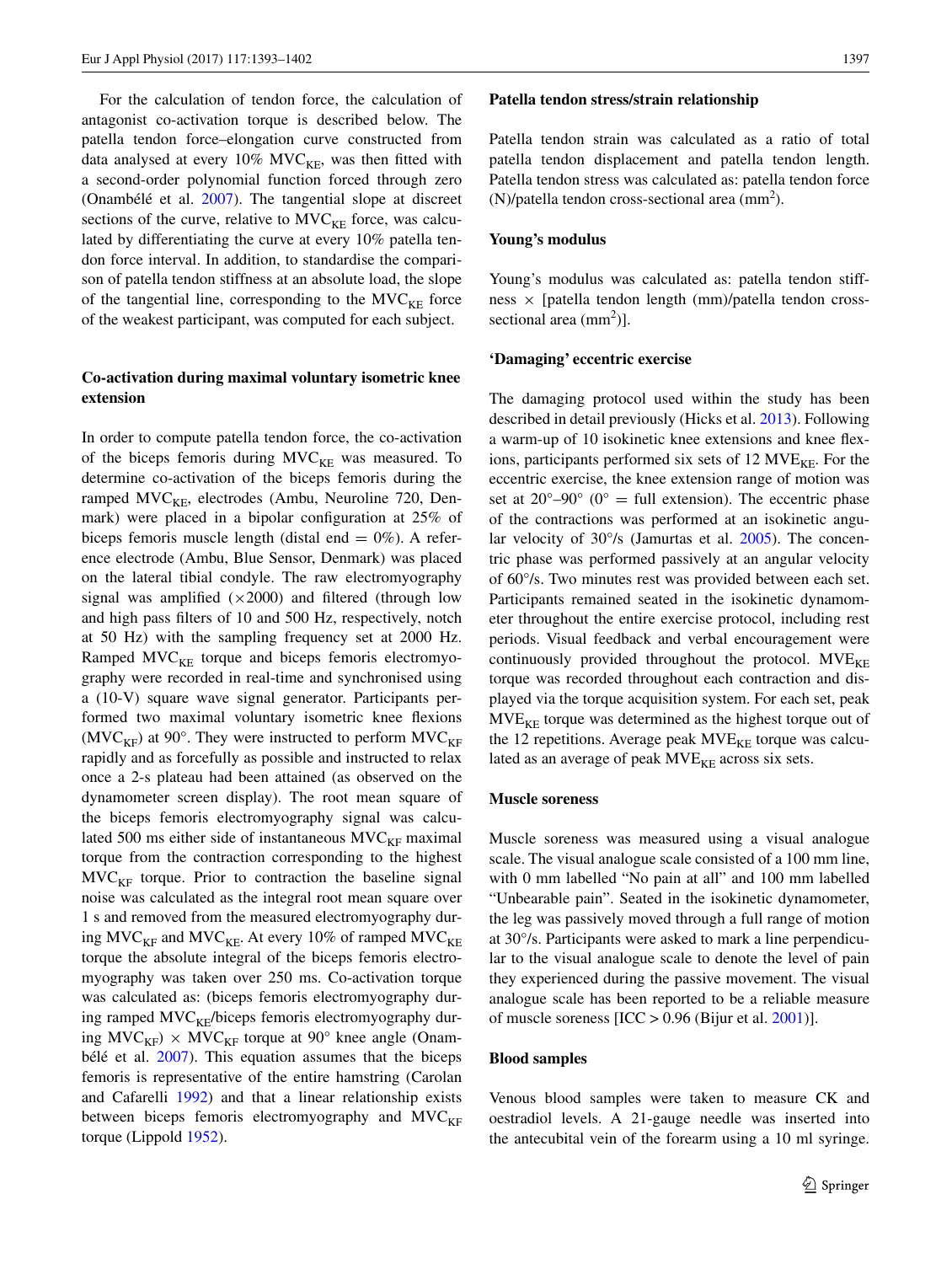5–6 ml of blood was drawn into a serum collection tube. The sample was left on a crushed ice bed for 60 min. The sample was then centrifuged at 4500 rpm at  $0^{\circ}$ C for 10 min. Using a 200–1000 µl pipette (Eppendorf, Hamburg, Germany), the resulting serum sample was separated into three aliquots  $(-500 \mu l \text{ each})$  and stored in eppendorfs at −20 °C until CK and oestradiol analysis was performed.

Creatine kinase levels were measured using a standard colorimetry procedure, measuring at optical density 340 nm (BioTek ELx800 96 well Microplate Reader) and immediately analysed (Gen5, version 2.0). Each sample was run in duplicate-quadruplets using an  $EnzyChrom<sup>TM</sup> CK Assay$ Kit (BioAssay Systems, Hayward, CA, USA, sensitivity 5 U/l, manufacturer intra-assay variability  $\leq$ 5%). An average of 2–4 readings were taken. Creatine kinase activity is reported in two ways, frstly as absolute values and secondly, as the increase from pre to peak CK over the 168 h [( $\Delta$ CK<sub>peak</sub>), i.e. the peak CK value – the pre-CK values].

Oestradiol was measured using a standard enzymelinked immunosorbent assay (ELISA) procedure (Alpha Diagnostic International, San Antonio, USA). Absorbance was measured at optical density of 450 nm (BioTek ELx800 96 well Microplate Reader). The minimal oestradiol detection was ~10 pg/ml, the manufacturers intra-precision and inter-precision was 9.85 and 10.3%, respectively. To calculate oestrogen levels, a standard curve was plotted using the six standards against their absorbance. Using the mean absorbance of each sample, the concentration of the sample was read directly from the standard curve.

## **Statistics**

Statistical analyses were carried out using the statistical software package SPSS (v.19, Chicago, IL, USA) for Windows and Microsoft Excel. To ensure that the data were parametric, the Levene's and Shapiro–Wilk's tests were used to assess the variance and normality of the data. If parametric tests were violated, the equivalent non-parametric tests were used. For group differences in anthropometric measures, oestrogen levels, VL<sub>ACSA</sub>, patella tendon properties, and  $\Delta$ CK<sub>peak</sub> independent *T* tests were used. A 2  $\times$  5 mixed design analysis of variance [ANOVA, between factors: OCP use (2 levels) and time from EIMD (5 levels)] was used for muscle soreness,  $MVC<sub>KE</sub>$  torque loss and CK levels. Wherever the assumption of sphericity was violated, the Greenhouse–Geisser correction was used. When a signifcant group effect was found a planned contrast, with LSD correction, was used to identify where the signifcant difference lay. Since an association was reported between age and  $MVC<sub>KE</sub>$  torque loss, an analysis of covariance was used. For the variables being investigated as a potential determinant of EIMD, confdence levels and Cohen *d* were calculated. Significance was set at  $p < 0.05$ . The data are presented as mean ± standard deviation.

## **Results**

## **Anthropometric measurements**

OCP users were significantly older by 2.2 years ( $p = 0.010$ ) and of an 11% greater mass  $(p = 0.047)$  than non-users. There was no signifcant difference in stature between OCP users and non-users ( $p = 0.061$ ).

### **Oestrogen levels**

Serum oestrogen levels were signifcantly lower in OCP users compared to non-users on the 14th day of the cycle (pill or menstrual) (209  $\pm$  115 and 433  $\pm$  147 pg/ml, respectively,  $p = 0.004$ .

## **VLACSA**

There was no significant difference in VL<sub>ACSA</sub> between OCP users and non-users  $(21.9 \pm 2.64)$  and  $20.1 \pm 3.40 \text{ cm}^2$ , respectively,  $p = 0.224$ ).

#### **Tendon properties**

Patella tendon properties for OCP users and non-users are presented in Table [1](#page-5-0). Patella tendon length, patella tendon cross-sectional area and patella tendon moment arm were not signifcantly different between OCP users and nonusers ( $p \geq 0.05$ ). Furthermore, ramped MVC<sub>KE</sub> torque and patella tendon force were not signifcantly different between OCP users and non-users ( $p > 0.05$ ). Patella tendon elongation was not signifcantly different between OCP users and non-users  $(7.20 \pm 1.30, 8.16 \pm 0.80$  mm, respectively,  $p = 0.075$ ). Tendon stiffness (Fig. [2](#page-6-0)) at MVC<sub>KE</sub> was not

<span id="page-5-0"></span>**Table 1** Patella tendon properties in OCP users and non-users

|                                                          | OCP users       | Non-users       |
|----------------------------------------------------------|-----------------|-----------------|
| Patella tendon length (mm)                               | $52.9 \pm 4.3$  | $49.0 \pm 6.0$  |
| Mean patella tendon cross-sectional area<br>$\text{m}^2$ | $63.2 \pm 15.1$ | $56.0 \pm 17.2$ |
| Patella tendon moment arm (cm)                           | $4.01 \pm 0.24$ | $3.96 \pm 0.28$ |
| Maximal ramped $MVC_{KF}$ torque (Nm)                    | $143 \pm 30$    | $132 \pm 27$    |
| Maximal patella tendon force $(N)$                       | $3634 \pm 717$  | $3430 \pm 768$  |
| Maximal patella tendon stiffness (N/mm)                  | $872 \pm 366$   | $665 \pm 169$   |
| Maximal Young's modulus (MPa)                            | $761 \pm 331$   | $642 \pm 285$   |
|                                                          |                 |                 |

Patella tendon stiffness and Young's modulus are presented at 100% ramped maximal voluntary isometric knee extension. Patella tendon moment arm was measured at 90° knee angle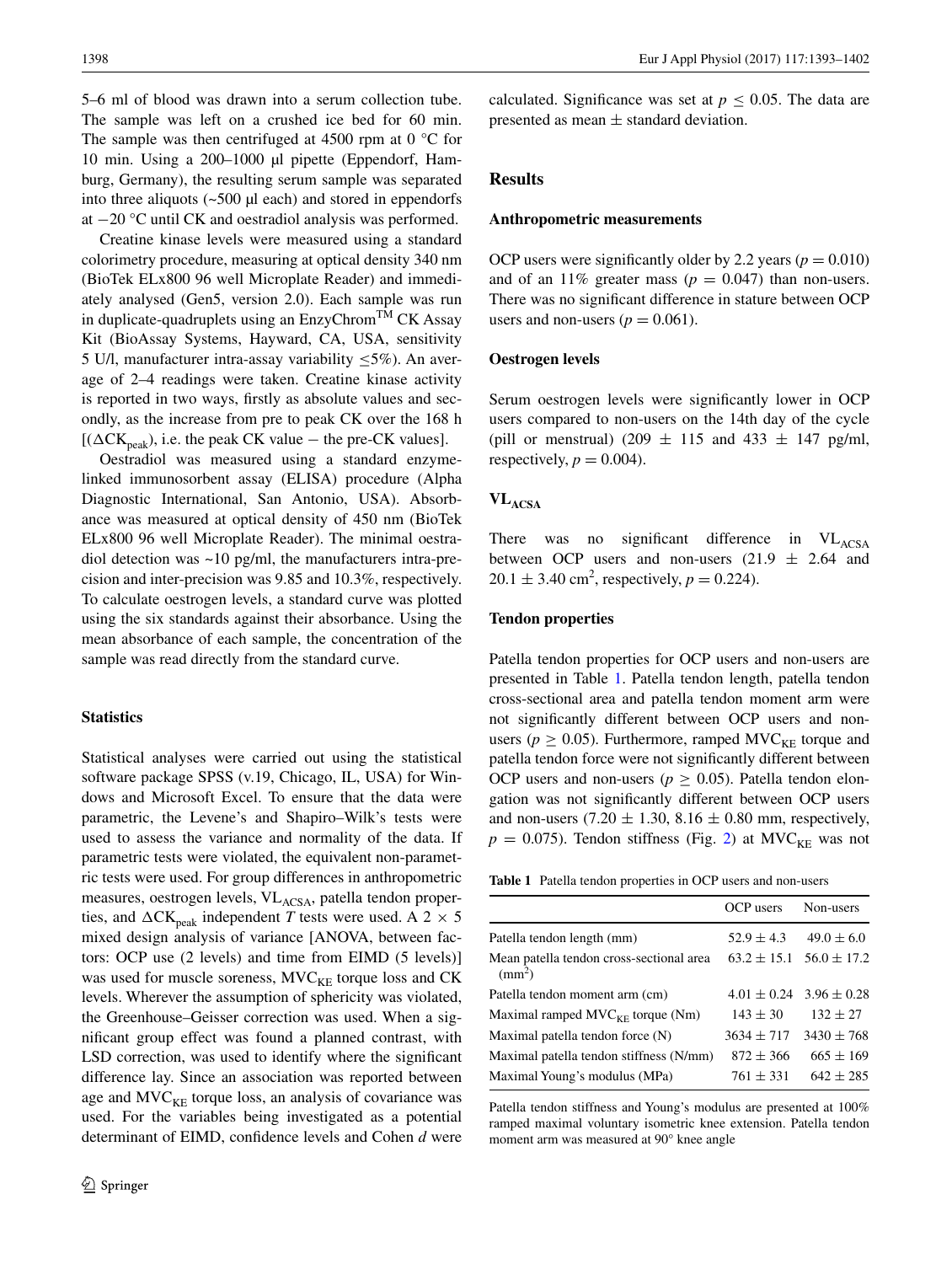signifcantly different between OCP users and non-users [*p* = 0.153, CI (−502, 88.0), *d* = 0.73]. Young's modulus was not signifcantly different between OCP users and nonusers [*p* = 0.213, CI (−190, 428), *d* = 0.38]. Patella tendon stiffness calculated at a standardised patella tendon force (2330 N) was not signifcantly different between OCP users and non-users (725  $\pm$  219 and 565  $\pm$  103 N/mm, respectively  $[p = 0.070, C1(-10.9, 331), d = 0.94]$ . Patella tendon Young's modulus calculated at a standardised patella tendon force (2330 N) was not signifcantly different between OCP users and non-users  $[628 \pm 219$  and  $536 \pm 190$  MPa, respectively ( $p = 0.175$  CI (−111, 298),  $d = 0.453$ ).

#### **Torque production during MVE<sub>KE</sub>**

There was no signifcant difference in the average peak  $MVE<sub>KF</sub>$  torque of each set (six in total) between OCP users and non-users ( $p \leq 0.05$ ). There was no significant difference in the average peak  $MVE_{KE}$  torque (averaged over 6 sets) between OCP users and non-users ( $182 \pm 33$ ) and  $167 \pm 32$  Nm, respectively,  $p = 0.093$ ). Peak MVE<sub>KE</sub> torque made relative to pre- $MVC_{KE}$  torque was signifcantly higher in OCP users compared to non-users  $(108 \pm 16.7 \text{ and } 85.0 \pm 11.9\% \text{, respectively, } p = 0.002)$ .

## **Change in optimal knee angle**

Pre-damage, optimal  $MVC_{KE}$  knee angle was not significantly different between OCP users and non-users (median, 75.0  $\pm$  7.0°, and 75.0  $\pm$  7.0°, respectively,  $p = 0.430$ ). Post-EIMD both OCP users  $(80.0 \pm 7.0^{\circ}, p = 0.010)$  and non-users (median  $80.0 \pm 7.0^{\circ}$ ,  $p = 0.030$ ) demonstrated a significant rightward shift in  $MVC<sub>KE</sub>$  optimal angle. There was no signifcant difference in the magnitude of the rightward shift in  $MVC<sub>KE</sub>$  optimal angle between OCP users and non-users  $(p = 0.311)$ .

## **MVC<sub>KE</sub>** torque loss

 $MVC<sub>KE</sub>$  torque loss expressed as a percentage of predamage  $MVC<sub>KE</sub>$  torque is illustrated in Fig. [3](#page-6-1). A twoway repeated mixed ANOVA for  $MVC<sub>KE</sub>$  torque loss post-EIMD, reported a signifcant main effect of time  $(p = 0.0004)$ ; however, no group effect (OCP users versus non-users  $p = 0.257$ ) nor interaction (times versus group,  $p = 0.118$ ) was reported. Pre-MVC<sub>KE</sub> peak torque was not signifcantly different between OCP users and non-users  $(169 \pm 24.3 \text{ and } 194 \pm 36.2 \text{ Nm}, p = 0.055)$ . Although a significant tendency was reported, peak  $MVC_{KE}$  torque loss made relative to pre-damage  $MVC_{KE}$  torque was not significantly different between OCP users compared to non-users (17 ± 7 and 28 ± 13%, respectively [*p* = 0.055, CI (−21.5,  $10.5$ ,  $d = 0.94$ ].



<span id="page-6-0"></span>**Fig. 2** Patella tendon force–elongation relationship, during ramped maximal voluntary isometric contraction, in oral contraceptive pill user and non-users. Data are presented as mean  $\pm$  standard deviation



<span id="page-6-1"></span>**Fig. 3** Maximal voluntary isometric knee extensor torque in oral contraceptive pill users and non-users expressed as a percentage of maximal voluntary isometric knee extensor torque pre-damage. Data are presented as mean  $\pm$  standard deviation

A signifcant correlation was observed between age and MVC<sub>KE</sub> torque loss ( $r = 0.58$ ,  $p = 0.011$ ). Age was therefore considered as a covariate of  $MVC_{KE}$  torque loss. A subsequent ANCOVA revealed that no signifcant difference in  $MVC<sub>KE</sub>$  torque loss between OCP users and nonusers remained when age was accounted for  $(p = 0.179)$ .

#### **Creatine kinase levels**

A two-way repeated mixed ANOVA for CK reported a significant main effect of time ( $p = 0.040$ ); however, no significant group (OCP users versus non-users,  $p = 0.057$ ) or interaction (time versus group,  $p = 0.576$ ) effects were reported (Fig. [4](#page-7-0)).  $\Delta$ CK<sub>peak</sub> was significantly higher in OCP users compared to non-users over the 168 h [962  $\pm$  968 and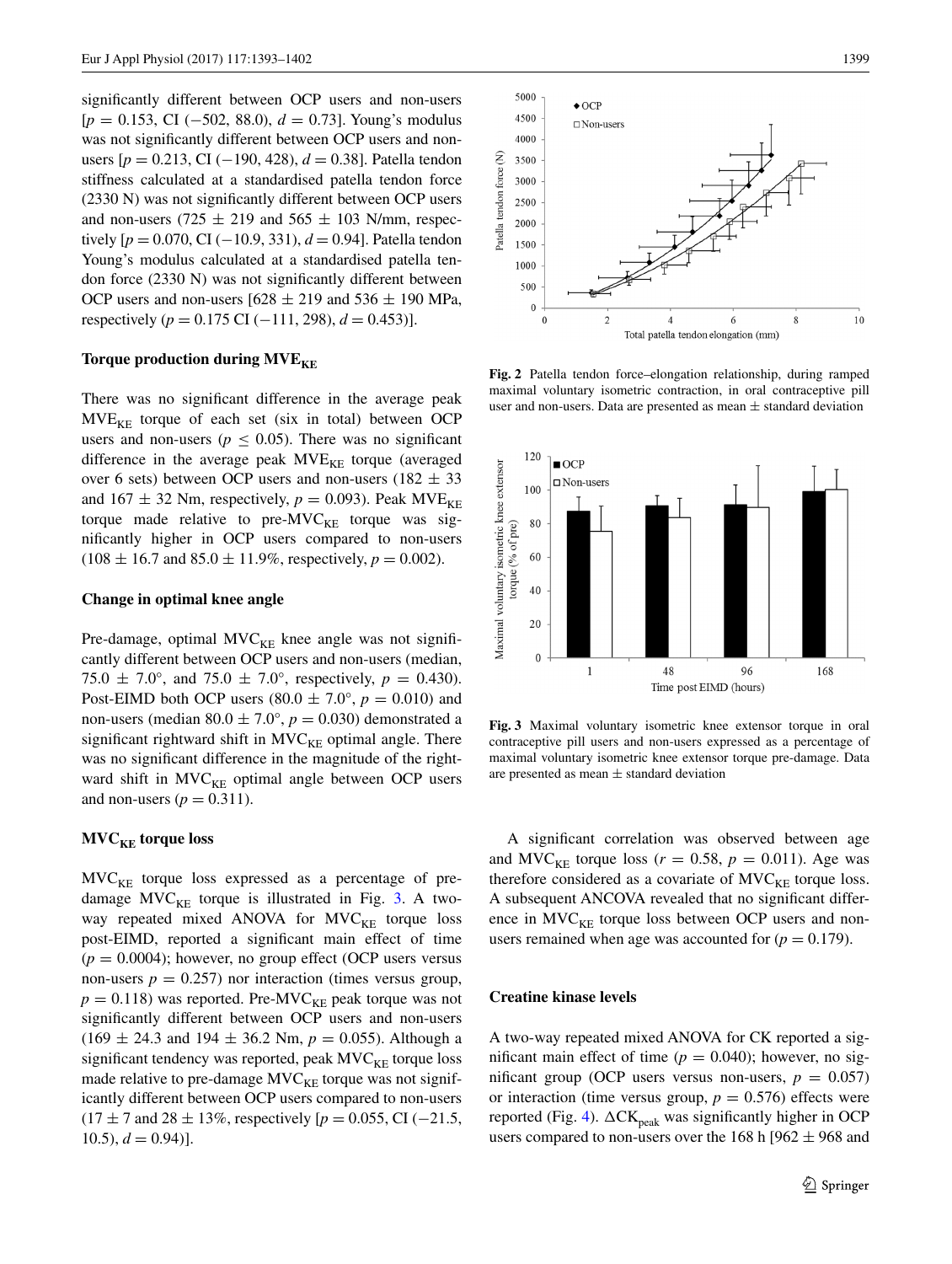

<span id="page-7-0"></span>**Fig. 4** Creatine kinase response in oral contraceptive pill users and non-users pre (−48 h) and post-exercise induced muscle damage. Data are presented as mean  $\pm$  standard deviation

386 ± 474 UL, respectively (*p* = 0.016, CI (−186, 1338),  $d = 0.76$ ].

#### **Muscle soreness**

A two-way mixed measures ANOVA for muscle soreness reported a significant main effect of time  $(p = 0.0004)$ ; however, there was no signifcant group difference (OCP users versus non-users,  $p = 0.598$  or an interaction effect  $(p = 0.127)$ . For both OCP users and non-users peak muscle soreness occurred 48 h post-EIMD. There was no signifcant difference in peak muscle soreness between OCP users and non-users (40  $\pm$  3 mm and 41  $\pm$  1 mm, respectively,  $p = 0.358$ ).

## **Discussion**

The current study found that (1) the CK response was augmented in OCP users compared to non-users; however,  $MVC<sub>KF</sub>$  torque loss and muscle soreness were not different; (2) the patella tendon properties were not signifcantly different between the OCP users and non-users and, as such, did not contribute to the observed signifcant difference in EIMD.

Within the current study, the circulating oestrogen levels within the OCP users were 2.8 times higher than oestrogen levels within OCP users reported by Bryant et al. [\(2008](#page-9-6)). This discrepancy in oestrogen levels may be confounded by a secondary rise in oestrogen levels following the pillfree interval period within the current study. Despite elevated levels within OCP users, in agreement with previous research (Bryant et al. [2008](#page-9-6)), the current study confrms a signifcant down regulation of oestrogen within OCP users compared to non-users. Thus it is reasonable to assume that in the present study, the down regulation of oestrogen in the OCP users compared to the non-users and the suppression of oestrogen in the OCP users, remained throughout the cycle (Bryant et al. [2008\)](#page-9-6).

Due to high levels of oestrogen attenuating circulating levels of IGF-I (Heald et al. [2005\)](#page-9-18) it can be expected that the anabolic effect of IGF-I on tendon fbroblast and therefore tendon collagen synthesis is greater in OCP users compared to non-users. Subsequently, higher tendon stiffness in OCP users compared to non-user may be expected. Within the current study, however, despite signifcantly lower oestrogen levels in OCP users, there was no signifcant difference in patella tendon stiffness in vivo between OCP users and non-users. Although our data show a trend towards higher stiffness in the OCP users, our fndings did not reach signifcance and contradict those of Bryant et al. ([2008\)](#page-9-6), but are in agreement with those of Hansen et al. ([2013\)](#page-9-19). Bryant et al. ([2008\)](#page-9-6) concluded that exposure to the OCP ( $\geq$ 1 year) decreases Achilles tendon strain properties. These discrepancies may be attributed to the fact that Bryant et al. ([2008\)](#page-9-6) reported data from the Achilles tendon, whereas the present study assessed the patella tendon. Therefore, it is possible that the Achilles and patella tendons show inconsistent responses to the OCP due to the difference in the number of oestrogen receptor sites, as our fndings concur with those of Hansen et al. [\(2013](#page-9-19)). Hansen et al. [\(2013](#page-9-19)) reported no signifcant difference in patella tendon stiffness or Young's modulus between OCP users and non-users. The current study confrms that the OCP does not alter patella tendon stiffness or Young's modulus in recreationally active participants. The conclusion that the OCP has no signifcant effect on tendon properties, specifcally patella tendon stiffness, may discount any potential differences in EIMD between OCP users and non-users being directly attributed to patella tendon properties.

As a marker of muscle damage, the current study reported no significant difference in  $MVC_{KE}$  torque loss between OCP users and non-users, which both supports (Sewright et al. [2008\)](#page-9-1) and contradicts (Minahan et al. [2015](#page-9-8); Savage and Clarkson [2002](#page-9-34)) previous research. Within the knee extensors, our fndings directly contradict those of Minahan et al. ([2015\)](#page-9-8) who reported torque loss 48 h post-EIMD to be signifcantly higher in OCP users compared to non-users. The discrepancies may be attributed to Minahan et al. ([2015\)](#page-9-8) reporting substantially lower levels of oestrogen in the OCP users compared to the current study. Differing levels of oestrogen may be explained by Minahan et al. [\(2015](#page-9-8)) measuring oestrogen during the 7 days pill-free period, whereas the current study measured oestrogen on the 14th day (7th pill day) and the mix of OCP brands used within both studies (Elliott-Sale et al. [2013\)](#page-9-4). Although the current study tested on the 7th day of the pill cycle to try and avoid the secondary peak in oestrogen, testing on the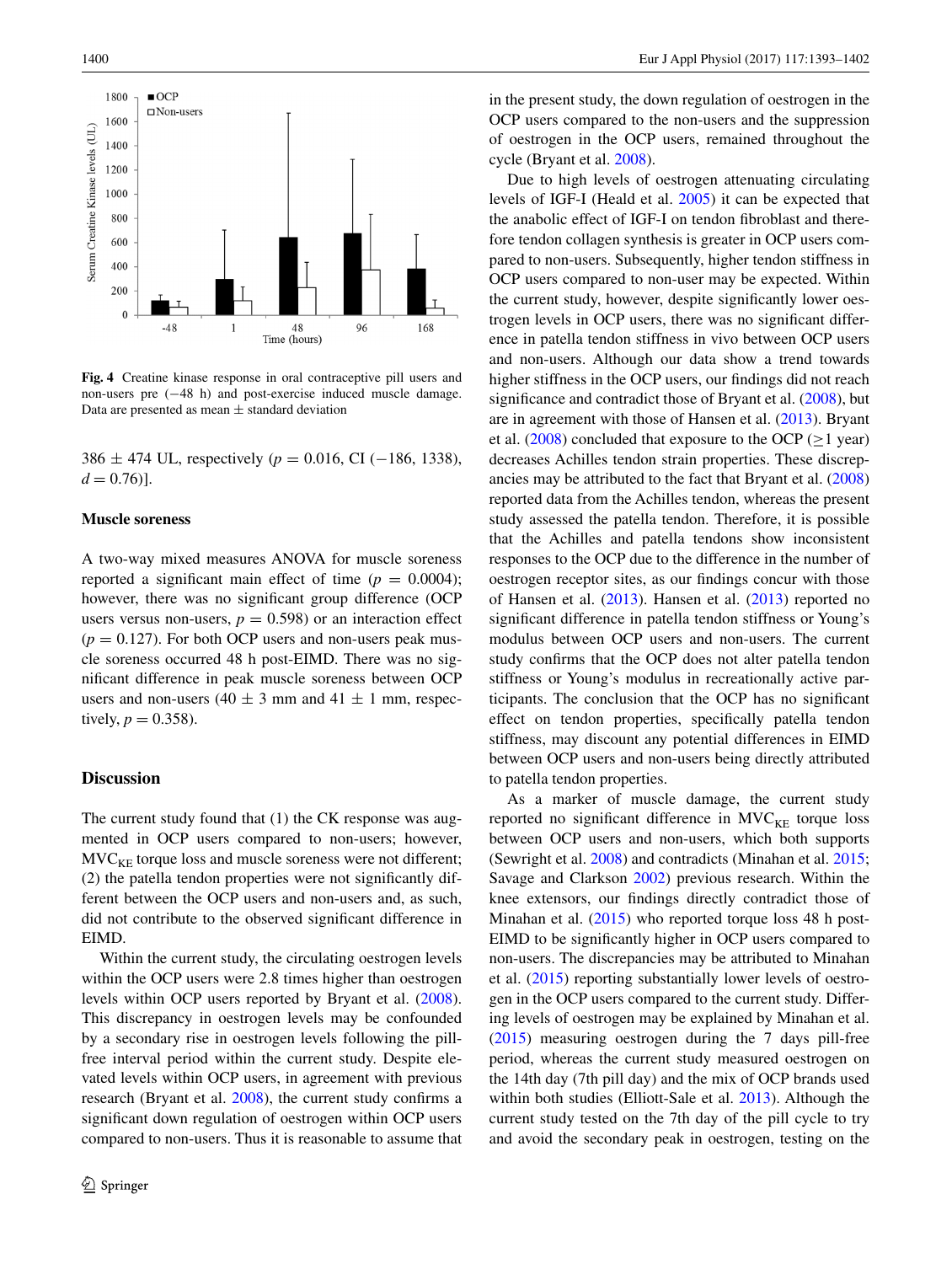10th day of the pill cycle (Legro et al. [2008\)](#page-9-23) and controlling the type of OCP used (Elliott-Sale et al. [2013](#page-9-4)) may be required to ensure OCP oestrogen levels are plateaued and comparable, respectively. Therefore, although a signifcant difference in oestrogen levels between OCP users and nonusers was reported within the current study, the augmented oestrogen levels within the OCP users when measured on day 7 of the pill cycle may have masked the effect of OCP use on torque loss post-EIMD. Therefore, the current study concludes that on the 14th day of the cycle (pill or menstrual), there is no significant difference in  $MVC_{KE}$  torque loss between OCP users and non-users post-EIMD.

Although torque loss is regarded as the most functional measure of EIMD (Warren et al. [1999\)](#page-9-35), in agreement with previous research (Joyce et al. [2014;](#page-9-0) Minahan et al. [2015](#page-9-8); Roth et al. [2001\)](#page-9-36), the current study reported  $\Delta$ CK<sub>peak</sub> to be signifcantly higher in OCP users (low oestrogen levels) compared to non-users (high oestrogen levels) following EIMD. Although Joyce et al. ([2014\)](#page-9-0) and Minahan et al. [\(2015](#page-9-8)) reported CK levels to be signifcantly higher in OCP users compared to non-users, they only monitored CK up to 48 h post-EIMD despite peak CK characteristically occurring at 96 h post-EIMD (Hyatt and Clarkson [1998](#page-9-37)). By measuring CK at 96 and 168 h post-EIMD, the current study reduces the chance of missing a true peak in CK and can therefore confirm that  $\Delta$ CK<sub>peak</sub> is significantly higher in OCP users compared to non-users post-EIMD. In apparent contrast to our fndings, 72 h post-EIMD, Carter et al. [\(2001](#page-9-2)) observed OCP users to have signifcantly lower CK levels compared to non-users. It should be noted, however, that we carried out EIMD on day 14 of the menstrual cycle, whereas Carter et al. ([2001\)](#page-9-2) carried out EIMD on day 22 (midluteal phase). In the present study, we observed oestrogen levels to be signifcantly lower in OCP users compared to non-users, whereas Carter et al. ([2001\)](#page-9-2) showed OCP users to higher oestrogen levels compared to non-users. Ignoring the OCP status of Carter et al. [\(2001](#page-9-2)) participants, at the time of testing, the group with the lowest oestrogen level showed signifcantly higher CK levels post-EIMD. This is therefore consistent with our fndings, that the lower oestrogen levels (observed within our OCP users) results in a higher  $\Delta$ CK<sub>peak</sub> post-EIMD.

Oestrogen has been reported to decrease cell membrane fuidity, thus increase cell membrane stability. An increase in cell membrane stability may prevent muscle proteins (i.e. CK) leaking into the interstitial space and into the systemic circulation (Carter et al. [2001;](#page-9-2) Wiseman et al. [1993](#page-9-38)) and attenuate the infux of neutrophils and cytokines post-EIMD (MacNeil et al. [2011](#page-9-39); Silvestri et al. [2003\)](#page-9-40). In support of oestrogen preventing the leakage of CK from the intracellular membrane, Carter et al. [\(2001](#page-9-2)) reported a moderate correlation ( $r = -0.43$ ,  $p < 0.05$ ) between total resting oestrogen levels and overall CK. Therefore,

the potential effects of oestrogen on cell membrane stability may explain the differences in CK levels between OCP users and non-users within the current study; however, muscle biopsies would be required to confrm such conclusions.

Although the current study controlled for the type (monophasic) and the dosage of synthetic oestrogen level within the OCP, it must be noted that the oestrogen levels vary between different brands of OCP (Elliott et al. [2005](#page-9-24)). Therefore, to fully understand the effect of OCP on EIMD, a specifc brand needs to be investigated. Furthermore, due to the natural fuctuation of oestrogen levels during the menstrual cycle and the repeated measure design of the current study, measurement of oestrogen levels at every time point, rather than just on day 14 of the menstrual cycle, may be required in future studies.

As no other signifcant differences between suggested determinants of EIMD in OCP users and non-users (tendon properties and  $MVE<sub>KE</sub>$  torque) have been reported, the current study concludes that the higher  $\Delta$ CK<sub>peak</sub> in OCP users may be attributed to the signifcantly higher oestrogen levels in non-users. Therefore, the current study concludes that OCP use does not increase susceptibility to functional impairment ( $MVC<sub>KF</sub>$  torque loss) post-EIMD, but it does augment the CK response post-EIMD.

**Acknowledgements** The study was funded and supported by the Institute for Performance Research at Manchester Metropolitan University Cheshire.

#### **Compliance with ethical standards**

**Confict of interest** The authors declare that no confict of interest exists.

**Open Access** This article is distributed under the terms of the Creative Commons Attribution 4.0 International License ([http://crea](http://creativecommons.org/licenses/by/4.0/)[tivecommons.org/licenses/by/4.0/](http://creativecommons.org/licenses/by/4.0/)), which permits unrestricted use, distribution, and reproduction in any medium, provided you give appropriate credit to the original author(s) and the source, provide a link to the Creative Commons license, and indicate if changes were made.

#### **References**

- <span id="page-8-0"></span>Amelink G, Koot R, Erich W, Gijn J, Bär P (1990) Sex-linked variation in creatine kinase release, and its dependence on oestradiol, can be demonstrated in an in vitro rat skeletal muscle preparation. Acta Physiol Scand 138:115–124
- <span id="page-8-1"></span>Amelink G, Van der Wal W, Wokke J, Van Asbeck B, Bär P (1991) Exercise-induced muscle damage in the rat: the effect of vitamin E defciency. Pfüg Arch 419:304–309
- <span id="page-8-2"></span>Bär P, Amelink G, Oldenburg B, Blankenstein M (1988) Prevention of exercise-induced muscle membrane damage by oestradiol. Life Sci 42:2677–2681